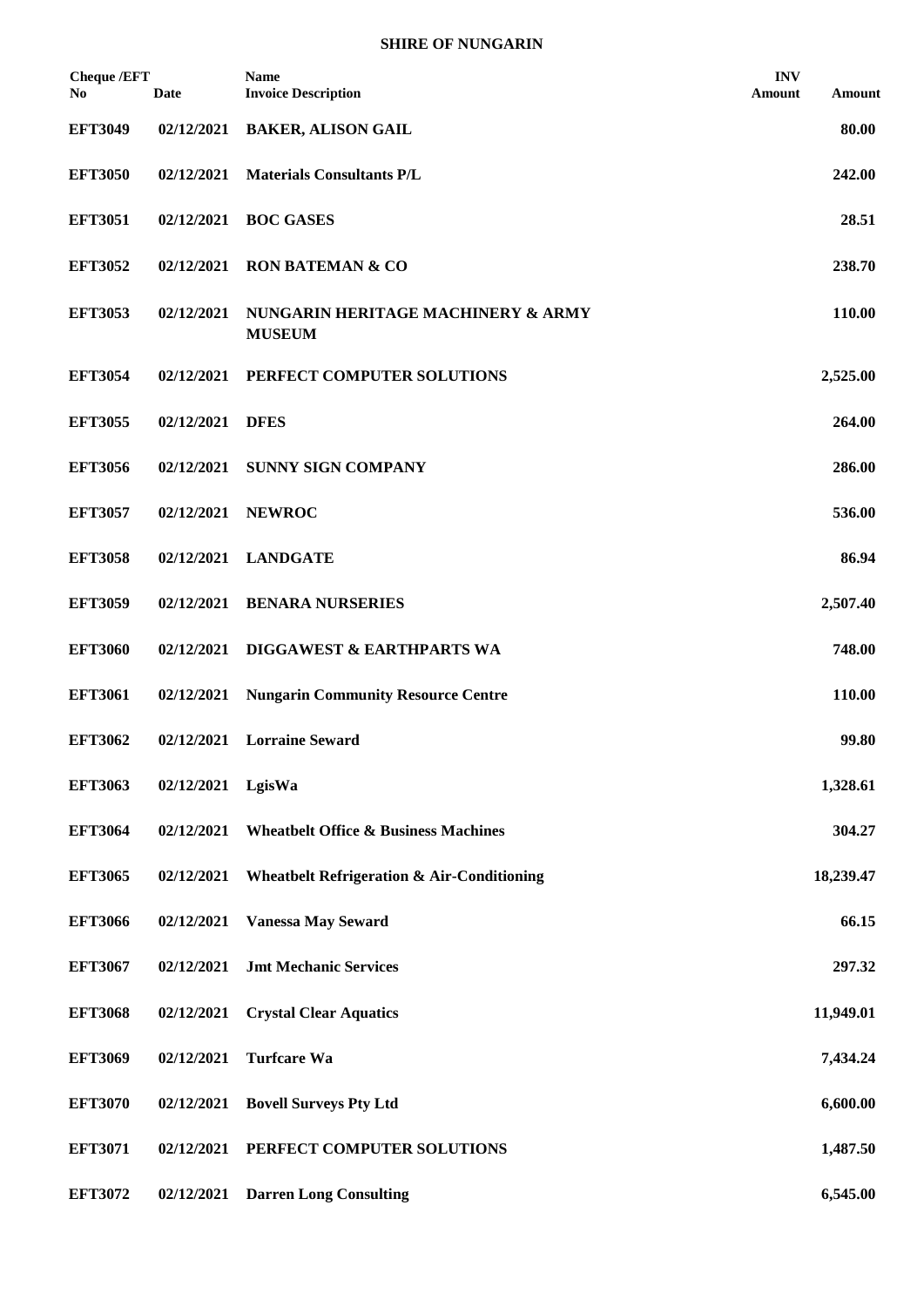| <b>Cheque /EFT</b>               |                    | <b>Name</b>                                                                   | <b>INV</b>                 |
|----------------------------------|--------------------|-------------------------------------------------------------------------------|----------------------------|
| N <sub>0</sub><br><b>EFT3073</b> | Date<br>02/12/2021 | <b>Invoice Description</b><br><b>Wheatbelt Office &amp; Business Machines</b> | Amount<br>Amount<br>426.36 |
| <b>EFT3074</b>                   | 02/12/2021         | <b>RON BATEMAN &amp; CO</b>                                                   | 110.26                     |
| <b>EFT3075</b>                   | 02/12/2021         | <b>Michael Stewart Security Services</b>                                      | 78.00                      |
| <b>EFT3076</b>                   | 02/12/2021         | <b>Cameron Large</b>                                                          | 183.00                     |
| <b>EFT3077</b>                   | 06/12/2021         | <b>GARY CHARLES COUMBE</b>                                                    | 600.00                     |
| <b>EFT3078</b>                   | 06/12/2021         | RENIRA EILEEN O'CONNELL                                                       | 600.00                     |
| <b>EFT3079</b>                   | 06/12/2021         | <b>KERRY LORELLE DAYMAN</b>                                                   | 600.00                     |
| <b>EFT3080</b>                   | 06/12/2021         | Pippa de Lacy                                                                 | 600.00                     |
| <b>EFT3081</b>                   | 06/12/2021         | <b>Jason Davis</b>                                                            | 600.00                     |
| <b>EFT3082</b>                   | 06/12/2021         | <b>Bill Lee</b>                                                               | 600.00                     |
| <b>EFT3083</b>                   | 06/12/2021         | <b>Leonard Long</b>                                                           | 531.88                     |
| <b>EFT3084</b>                   | 06/12/2021         | <b>Michael Caughey</b>                                                        | 600.00                     |
| <b>EFT3085</b>                   | 09/12/2021         | <b>AVON WASTE</b>                                                             | 1,947.21                   |
| <b>EFT3086</b>                   | 09/12/2021         | <b>Toll Transport Pty Ltd</b>                                                 | 17.01                      |
| <b>EFT3087</b>                   | 09/12/2021         | <b>KLEENHEAT GAS</b>                                                          | 299.20                     |
| <b>EFT3088</b>                   | 09/12/2021         | <b>MERREDIN SUPER IGA</b>                                                     | 154.54                     |
| <b>EFT3089</b>                   | 09/12/2021         | <b>Great Eastern Freightlines</b>                                             | 1,232.00                   |
| <b>EFT3090</b>                   | 09/12/2021         | <b>Bunnings Group Limited</b>                                                 | 920.55                     |
| <b>EFT3091</b>                   | 09/12/2021         | <b>Great Southern Fuel Supplies</b>                                           | 6,053.86                   |
| <b>EFT3092</b>                   | 09/12/2021         | <b>Allwest Equipment Hire</b>                                                 | 4,400.00                   |
| <b>EFT3093</b>                   | 09/12/2021         | <b>Jackson McDonald Lawyers</b>                                               | 907.50                     |
| <b>EFT3094</b>                   | 09/12/2021         | Halsall & Associates Pty Ltd                                                  | 1,441.30                   |
| <b>EFT3095</b>                   | 09/12/2021         | TWO DOGS HOME HARDWARE                                                        | 273.41                     |
| <b>EFT3096</b>                   | 09/12/2021         | <b>RON BATEMAN &amp; CO</b>                                                   | 27.18                      |
| <b>EFT3097</b>                   | 09/12/2021         | <b>Hersey's Safety</b>                                                        | 433.71                     |
| <b>EFT3097</b>                   | 09/12/2021         | <b>Hersey's Safety</b>                                                        | 433.71                     |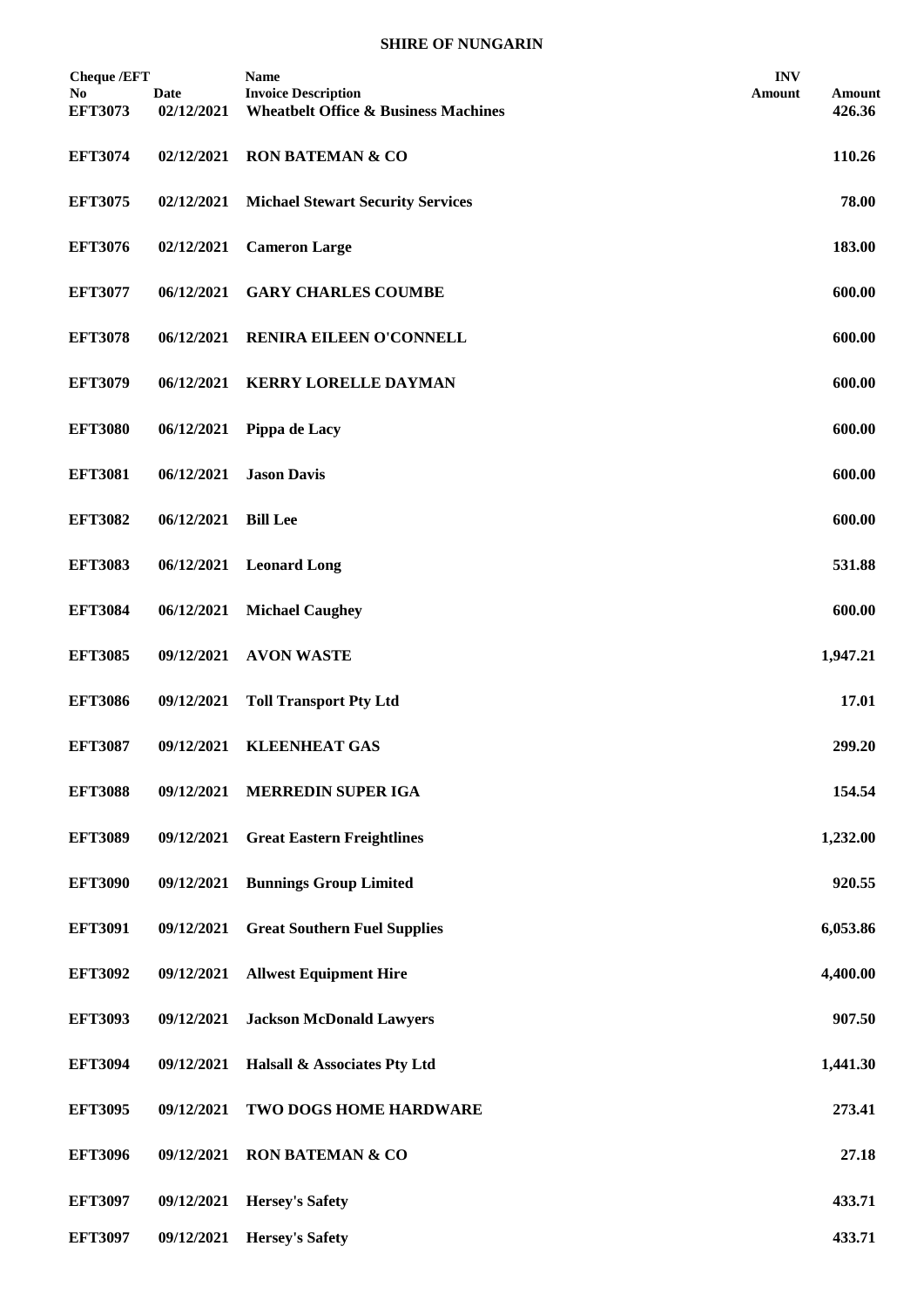| <b>Cheque /EFT</b><br>No | Date       | <b>Name</b><br><b>Invoice Description</b>        | <b>INV</b><br>Amount | Amount    |
|--------------------------|------------|--------------------------------------------------|----------------------|-----------|
| <b>EFT3098</b>           | 09/12/2021 | <b>OFFICE WORKS DIRECT</b>                       |                      | 1,070.58  |
| <b>EFT3099</b>           | 09/12/2021 | Reinforced Concrete Pipes Australia (wa) Pty Ltd |                      | 5,720.00  |
| <b>EFT3100</b>           | 09/12/2021 | <b>Nungarin Community Resource Centre</b>        |                      | 6.60      |
| <b>EFT3101</b>           | 09/12/2021 | <b>Griffin Valuation Advisory</b>                |                      | 16,280.00 |
| <b>EFT3102</b>           | 09/12/2021 | ALULITE ALUMINIUM SCAFFOLDING                    |                      | 2,035.00  |
| <b>EFT3103</b>           | 09/12/2021 | <b>AVON WASTE</b>                                |                      | 1,442.14  |
| <b>EFT3104</b>           | 10/12/2021 | <b>RON BATEMAN &amp; CO</b>                      |                      | 37.13     |
| <b>EFT3105</b>           | 10/12/2021 | PERFECT COMPUTER SOLUTIONS                       |                      | 637.50    |
| <b>EFT3106</b>           | 10/12/2021 | AIT SPECIALISTS PTY LTD                          |                      | 125.29    |
| <b>EFT3107</b>           | 10/12/2021 | <b>Great Eastern Freightlines</b>                |                      | 1,118.70  |
| <b>EFT3108</b>           | 10/12/2021 | <b>MERREDIN FREIGHT LINES</b>                    |                      | 55.00     |
| <b>EFT3109</b>           | 10/12/2021 | <b>Nungarin Community Resource Centre</b>        |                      | 23.70     |
| <b>EFT3110</b>           | 10/12/2021 | <b>Kellerberrin Meats</b>                        |                      | 737.35    |
| <b>EFT3111</b>           | 10/12/2021 | <b>Crystal Clear Aquatics</b>                    |                      | 550.00    |
| <b>EFT3112</b>           | 10/12/2021 | Thomo's Arc & Alloy's                            |                      | 200.00    |
| <b>EFT3113</b>           | 10/12/2021 | Iris Margaretha Maria Rodenburg                  |                      | 306.03    |
| <b>EFT3114</b>           | 10/12/2021 | <b>Adavanced Traffic Management (WA) Pty Ltd</b> |                      | 521.40    |
| <b>EFT3115</b>           | 14/12/2021 | <b>Novaplas Australia Pty Ltd</b>                |                      | 2,624.16  |
| <b>EFT3116</b>           | 14/12/2021 | PERFECT COMPUTER SOLUTIONS                       |                      | 1,775.00  |
| <b>EFT3117</b>           | 14/12/2021 | <b>Wheatbelt Office &amp; Business Machines</b>  |                      | 322.56    |
| <b>EFT3118</b>           | 14/12/2021 | <b>Beryl Harmer</b>                              |                      | 250.00    |
| <b>EFT3119</b>           | 14/12/2021 | <b>Bosshealth Group PTY LTD</b>                  |                      | 1,650.00  |
| <b>EFT3120</b>           | 14/12/2021 | <b>Osborne Park Barbeques Galore</b>             |                      | 3,998.00  |
| <b>EFT3121</b>           | 14/12/2021 | <b>Smart Digital Australia Pty Ltd</b>           |                      | 5,518.29  |
| <b>EFT3121</b>           | 14/12/2021 | <b>Smart Digital Australia Pty Ltd</b>           |                      | 5,518.29  |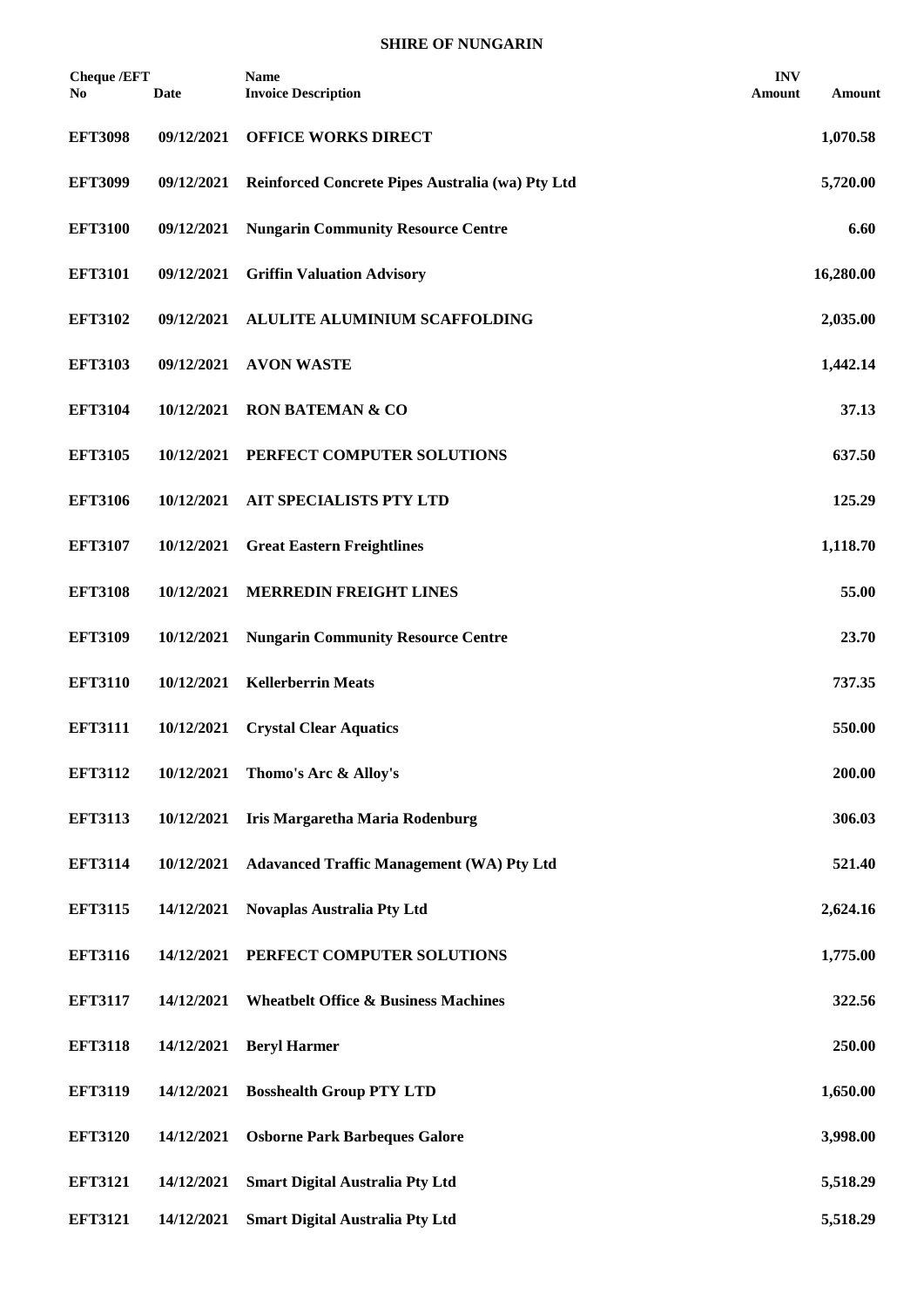| <b>Cheque /EFT</b><br>No. | <b>Date</b> | <b>Name</b><br><b>Invoice Description</b>  | <b>INV</b><br><b>Amount</b> | Amount    |
|---------------------------|-------------|--------------------------------------------|-----------------------------|-----------|
| <b>EFT3122</b>            | 14/12/2021  | NEWTRAVEL INC                              |                             | 7,900.00  |
| <b>EFT3123</b>            | 14/12/2021  | <b>Bosshealth Group PTY LTD</b>            |                             | 1,650.00  |
| <b>EFT3124</b>            | 17/12/2021  | <b>GVM Solutions</b>                       |                             | 3,655.07  |
| <b>EFT3125</b>            | 17/12/2021  | <b>MUKA MATTERS</b>                        |                             | 25.00     |
| <b>EFT3126</b>            | 17/12/2021  | <b>OFFICE WORKS DIRECT</b>                 |                             | 569.95    |
| <b>EFT3127</b>            | 17/12/2021  | <b>Lgis Risk Management</b>                |                             | 3,147.65  |
| <b>EFT3128</b>            | 17/12/2021  | <b>MERREDIN SUPER IGA</b>                  |                             | 287.92    |
| <b>EFT3129</b>            | 17/12/2021  | <b>Great Eastern Freightlines</b>          |                             | 462.00    |
| <b>EFT3130</b>            | 17/12/2021  | <b>Nungarin Community Resource Centre</b>  |                             | 20.25     |
| <b>EFT3131</b>            | 17/12/2021  | Western Australia Australia Day Council    |                             | 803.70    |
| <b>EFT3132</b>            | 17/12/2021  | <b>Wheatbelt Uniforms Signs and Safety</b> |                             | 210.10    |
| <b>EFT3133</b>            | 17/12/2021  | <b>Great Sand Supplies</b>                 |                             | 2,618.00  |
| <b>EFT3134</b>            | 17/12/2021  | <b>Combined Tyres</b>                      |                             | 1,126.40  |
| <b>EFT3135</b>            | 17/12/2021  | <b>OFFICE WORKS DIRECT</b>                 |                             | 50.68     |
| <b>EFT3136</b>            | 17/12/2021  | <b>GVM Solutions</b>                       |                             | 7,455.80  |
| <b>EFT3137</b>            | 17/12/2021  | <b>Wheatbelt Uniforms Signs and Safety</b> |                             | 922.03    |
| <b>EFT3138</b>            | 17/12/2021  | <b>Happy Hop Australia</b>                 |                             | 1,398.00  |
| <b>EFT3139</b>            | 21/12/2021  | TWO DOGS HOME HARDWARE                     |                             | 3,015.40  |
| <b>EFT3140</b>            | 21/12/2021  | <b>SUNNY SIGN COMPANY</b>                  |                             | 522.50    |
| <b>EFT3141</b>            | 21/12/2021  | <b>ABCO Products</b>                       |                             | 841.70    |
| <b>EFT3142</b>            | 21/12/2021  | <b>Crystal Clear Aquatics</b>              |                             | 11,806.67 |
| <b>EFT3143</b>            | 21/12/2021  | <b>Jim Kidd Sports</b>                     |                             | 440.00    |
| <b>EFT3144</b>            | 21/12/2021  | <b>GARY CHARLES COUMBE</b>                 |                             | 263.73    |
| <b>EFT3145</b>            | 21/12/2021  | RENIRA EILEEN O'CONNELL                    |                             | 198.00    |
| <b>EFT3145</b>            | 21/12/2021  | RENIRA EILEEN O'CONNELL                    |                             | 198.00    |
| <b>EFT3146</b>            |             | 21/12/2021 Pippa de Lacy                   |                             | 740.14    |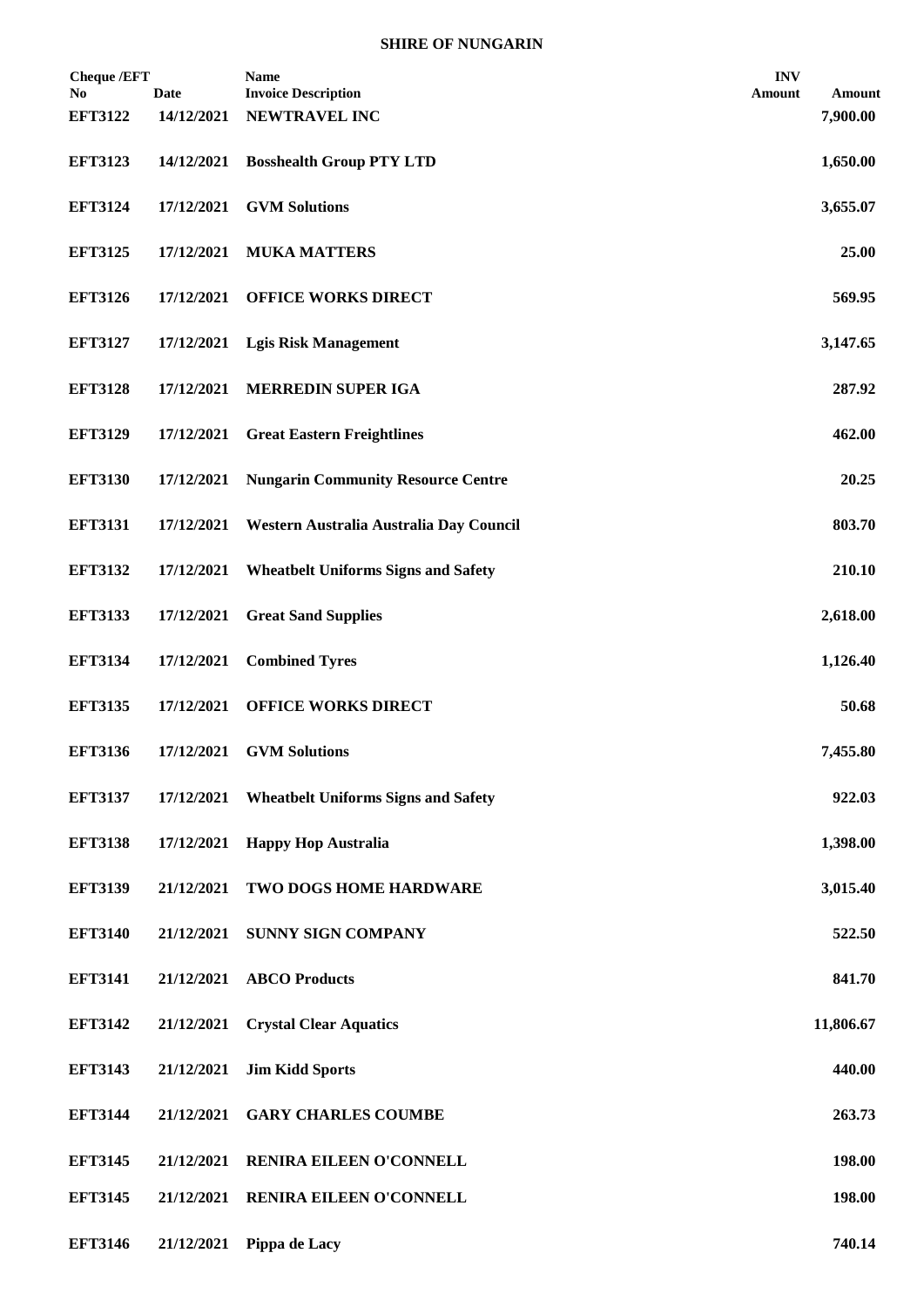| <b>Cheque /EFT</b><br>N <sub>0</sub> | <b>Date</b> | <b>Name</b><br><b>Invoice Description</b>         | <b>INV</b><br>Amount | Amount    |
|--------------------------------------|-------------|---------------------------------------------------|----------------------|-----------|
| <b>EFT3147</b>                       | 21/12/2021  | <b>Jason Davis</b>                                |                      | 191.60    |
| <b>EFT3148</b>                       | 21/12/2021  | <b>Bill Lee</b>                                   |                      | 182.00    |
| <b>EFT3149</b>                       | 21/12/2021  | <b>Michael Caughey</b>                            |                      | 190.00    |
| <b>EFT3150</b>                       | 22/12/2021  | <b>Toll Transport Pty Ltd</b>                     |                      | 38.76     |
| <b>EFT3151</b>                       | 22/12/2021  | <b>SHIRE OF TRAYNING</b>                          |                      | 87.74     |
| <b>EFT3152</b>                       | 22/12/2021  | <b>Great Eastern Freightlines</b>                 |                      | 114.51    |
| <b>EFT3153</b>                       | 22/12/2021  | Wa Contract Ranger Service Pty Ltd                |                      | 561.00    |
| <b>EFT3154</b>                       | 22/12/2021  | Artistralia                                       |                      | 385.00    |
| <b>EFT3155</b>                       | 22/12/2021  | <b>Hart Sport Pty Ltd</b>                         |                      | 126.00    |
| <b>EFT3156</b>                       | 22/12/2021  | <b>Wegners Rural</b>                              |                      | 573.93    |
| <b>EFT3157</b>                       | 22/12/2021  | <b>Wegners Rural</b>                              |                      | 823.84    |
| 16878                                | 02/12/2021  | <b>SYNERGY</b>                                    |                      | 5,374.65  |
| 16879                                | 02/12/2021  | <b>WATER CORPORATION</b>                          |                      | 14,297.83 |
| 16880                                | 09/12/2021  | <b>SYNERGY</b>                                    |                      | 2,675.78  |
| 16881                                | 09/12/2021  | <b>SYNERGY</b>                                    |                      | 857.72    |
| 16882                                | 09/12/2021  | <b>Elders Insurance Merredin</b>                  |                      | 740.80    |
| 16883                                | 17/12/2021  | <b>SYNERGY</b>                                    |                      | 894.19    |
| DD8437.1                             | 08/12/2021  | <b>Aware Super</b>                                |                      | 2,325.38  |
| DD8437.2                             | 08/12/2021  | <b>BT</b> Super for Life                          |                      | 271.27    |
| DD8437.3                             | 08/12/2021  | AUSTRALIAN SUPER ADMINISTRATION                   |                      | 342.00    |
| DD8437.4                             | 08/12/2021  | <b>MLC</b> Super Fund                             |                      | 228.18    |
| DD8437.5                             | 08/12/2021  | WA LOCAL GOVERNMENT SUPERANNUATION<br><b>PLAN</b> |                      | 472.86    |
| DD8451.1                             | 08/12/2021  | <b>TELSTRA CORPORATION</b>                        |                      | 55.00     |
| DD8451.1                             | 08/12/2021  | <b>TELSTRA CORPORATION</b>                        |                      | 55.00     |
| DD8456.1                             |             | 10/12/2021 AUSTRALIAN TAXATION OFFICE             |                      | 12,050.00 |